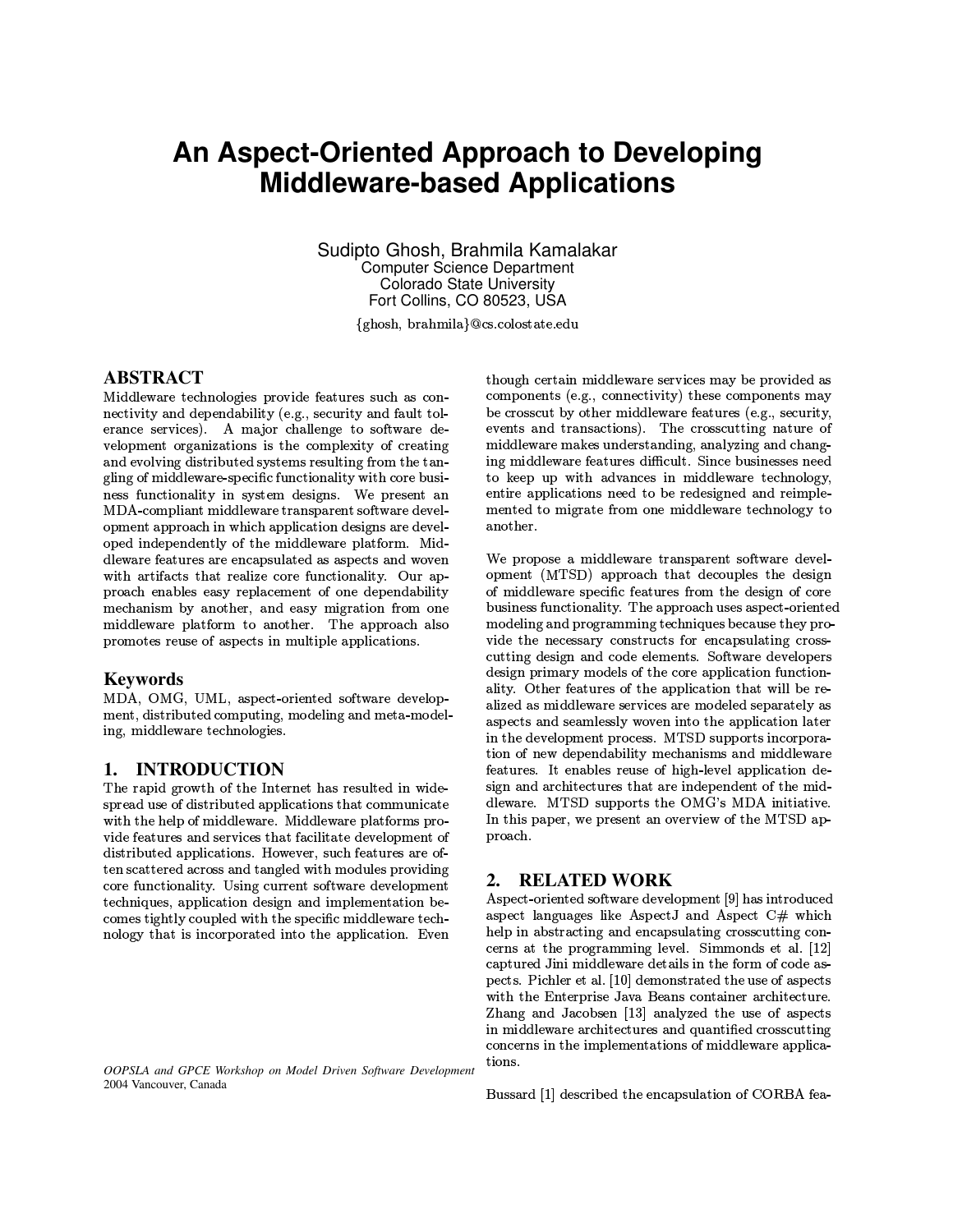tures as code aspects and proposed the creation of a library of aspects for different CORBA features to ease the development of CORBA applications. Hunleth [5] proposed the creation of an Aspect-IDL for CORBA to support several new types of AspectJ introductions: interface method and field, interface, super class, structure field, oneway specifier, and IDL typedefs and enumerations.

The MDA initiative [11] employs design level abstraction to describe software systems. In the MDA approach, the Platform Independent Model (PIM) captures the functionality and behavior of the application free from the middleware technology. Integration of middleware technology specific mappings with the PIMs yields the Platform Specific Models (PSM).

Clarke et al. [2] used the subject-oriented modeling approach to capture reusable patterns of cross-cutting behavior at the design level. Each requirement is treated as a separate design subject. Design subjects are composed to obtain the complete system design.

France et al. [4] propose an aspect-oriented modeling (AOM) approach in which software designers specify primary models (base functionality), aspect models (nonorthogonal crosscutting functionality for dependability) and composition directives to obtain the integrated design. Cross-cutting design concerns are captured in aspect models using the Role-Based Metamodeling Language (RBML) [3]. We adopt the AOM approach for the development of middleware-based applications.

#### 3. **MTSD APPROACH**

The MTSD approach is illustrated in Figure 1. In this approach, the application developer models the application free from middleware concerns in a Middleware Transparent Design (MTD) model. The MTD model contains UML class diagrams and interaction diagrams. Other views (e.g., statecharts and activity diagrams) may also be used. In the MDA terminology, the MTD is the PIM.

Middleware specific features are localized in aspect models. Generic aspect models in the form of aspect libraries are provided by the middleware platform vendor. These models are described using the RBML [3] in terms of static and interaction pattern specifications. There is one aspect model for each feature (e.g., connectivity, directory service, security, and replication).

The application developer specifies the bindings from the generic aspect models to the application context and generates the context-specific aspect models. The generation can be automated in part; it still requires binding information as input from the application developer.

These models are implemented in an aspect language (currently in AspectJ). The developer transforms an as-



Figure 1: The MTSD Approach.

pect model to code aspects with the help of mappings that convert aspect model constructs to AspectJ constructs. This task may also require input from the application developer. For example, for the authorization aspect, we need to provide information in the form of application-specific role names and their access privileges.

The application developer implements the MTD model. The MTD implementation then needs to be converted into an Enhanced MTD implementation to make it ready for aspect weaving for a specific middleware platform. Different middleware platforms need different application architectures. For example, Jini requires that a proxy object be implemented by the developer. The code for the proxy object is usually written as a Java inner class. Java RMI requires proxy stubs to be automatically generated from the server implementation. The client implementation in the MTD does not possess knowledge about the nature of proxies and assumes that the server object is local. Thus, the client (and the server in some cases) may need to be modified to adapt them to the middleware platform used in the application. The enhanced MTD implementation is woven with code aspects using the AspectJ compiler.

The generic aspect models can be reused to develop other applications. The mappings from the contextspecific aspect models to code aspects in AspectJ are described in terms of generic aspect models and AspectJ constructs. Thus, these mappings can also be imple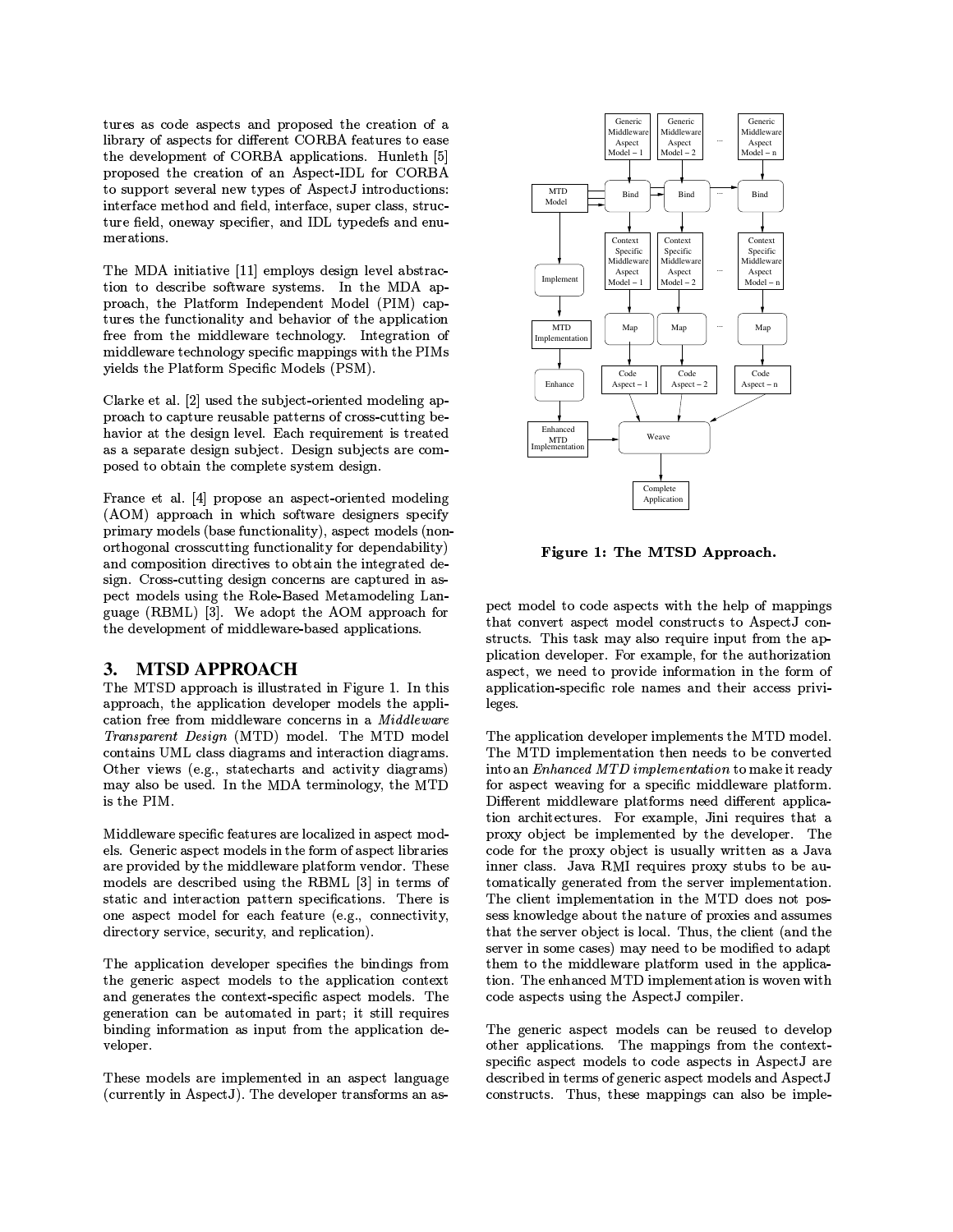mented in a tool and reused. The mappings defined to enhance an MTD implementation and convert it into a form required for weaving are also reusable. The MTD models and implementations can be reused with aspects for other middleware technologies when migrating from one middleware technology to another.

#### 4. **CURRENT RESULTS**

In our work we have used of the MTSD approach for incorporating remote connectivity, security, and transaction features into CORBA-based distributed applications [6, 7, 8]. The CORBA features were treated as reusable patterns for use with any application. The core designs for these features were specified using the RBML as generic aspect models independent of the application context. RBML static pattern specifications were used to specify the static structure of the feature and RBML interaction pattern specifications were used to specify the behavior. The generic aspect models were mapped to the application context and transformed to AspectJ code using the transformations developed as a part of this research. The code aspects were woven with the MTD implementation after making the required enhancements to ensure CORBA compliance.

The bindings for obtaining the context-specific diagram elements such as classes, interfaces, operations, message parameters, return types and attributes from the corresponding roles in the generic aspect model are specified by the application developer. In some cases, the application developer needs to specify the actual values corresponding to certain message parameters in the generic aspect models. For example, in authorization, the application developer needs to specify the value of SERVER\_QOP\_CONFIG\_TYPE that is needed to create a new policy to override default policies.

The types of bindings required for CORBA are, stamp out, bind, generate(stamp out) and generate(bind). Gen $erate(bind)$  and  $generate(stamp \ out)$  are the bindings that are applied to obtain the context specific diagram elements corresponding to the elements that are generated on IDL compilation. These two types of bindings will not be applicable to other middleware technologies because IDL compilation is specific to CORBA. Hence, the types of bindings may differ with the type of middleware used.

The approach allows multiple features to be incorporated into the application without having to deal with one complex design model that realizes all the features. This is because each context-specific aspect model is separately transformed to code and then woven with the MTD implementation.

The context-specific aspect model for a particular feature may constitute context-specific aspect models that conform to more than one pattern. For example, the context-specific class diagram for connectivity in a Bank application [6] used in the transaction service illustration was obtained by composing the context-specific class diagrams corresponding to the Naming Service with  $In$ heritance and the  $ServiceCreateInType$  patterns. The context-specific interaction diagrams corresponding to both the patterns were used to describe the contextspecific interaction diagrams of the connectivity feature. Thus, there is one context-specific aspect model per middleware feature.

AspectJ transformations to map the context-specific aspect models to AspectJ code were described in terms of AspectJ language constructs and the generic aspect models pertaining to the middleware feature. AspectJ offers the constructs necessary for transforming the CORBA aspect models to code. The code aspects were created using the AspectJ transformations and context-specific aspect models. Aspect ordering had to be ensured when multiple CORBA features were incorporated into the application. For example, authentication is performed before remote connectivity and authorization. The aspect ordering was ensured using aspect precedence, an aspectJ construct, in the aspect code. The precedence was specified in cases where multiple advices were defined on the same pointcut. Different aspect precedences are required for different combinations of middleware aspects (e.g., authentication and remote connectivity, or authorization and remote connectivity) that are woven with the application. The correct aspect precedence has been worked out for the combination of the features used in our work.

User-defined exceptions that need to be raised and handled by a service method in an aspect are obtained from the IDL specification of the method. Specific CORBA exceptions that have to be handled in the aspect are specified by the application developer. The application developer defines the exception handling behavior.

Before the code aspects can be woven with the MTD implementation, certain middleware feature-specific enhancements are necessary to be made to the MTD implementation. The enhancements are needed for ensuring the presence of the required pointcuts in the MTD implementation for advices to take effect and for compliance with the middleware technology. In some cases, the MTD implementation enhancements are reusable with different middleware feature mechanisms. For example, connectivity using the IOR mechanism and the naming service with inheritance and tie require the same MTD implementation enhancements. By studying the enhancements required for various middleware features and middleware technologies, the enhancements reusable with different features and different middleware technologies can be determined. Construction of the server and client objects has been used as the pointcut for many of the advices. In the connectivity aspect, when the ORB is initialized, the command-line arguments have to be sent as parameter to the constructor. For authentication, there is no need to send the commandline arguments when the constructor is called. Hence,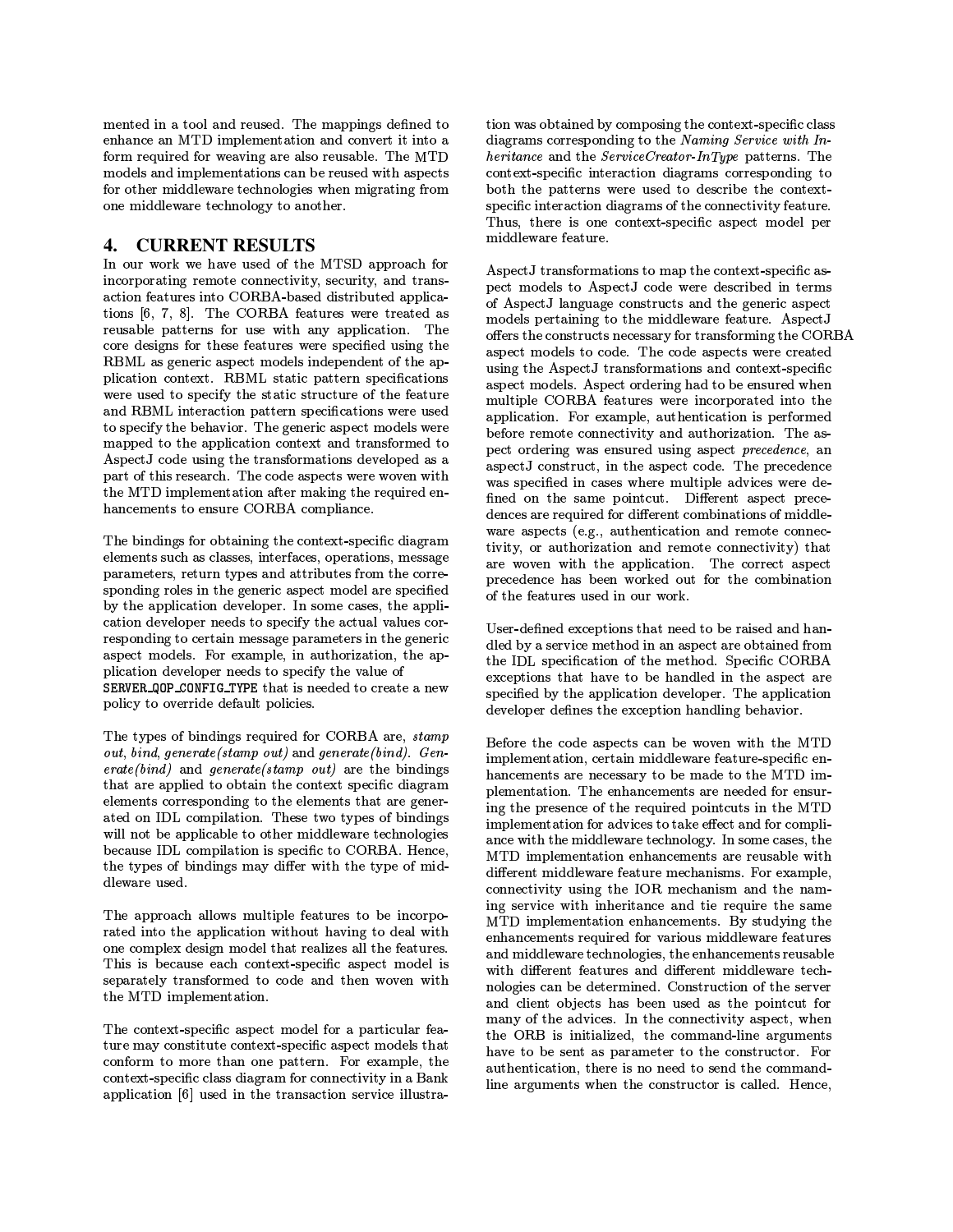the execution of the single argument constructor with command-line arguments is used as the pointcut for both the advices. By detailed observation, such multiple use pointcuts can be identified. The pointcuts defined independent of the application architecture make them reusable across applications.

Varying degree of dependence of the aspect code on the application context was observed with different CORBA features. For example, the naming service and the IOR mechanism aspects are generic in nature. The naming service aspects depend on the application context for the service name and service object. The IOR mechanism aspects depend on the application context for the location of the IOR file and the service object. However, the transaction service code aspects depend on the application context to a higher degree. For example, the implementation of the Resource interface is dependent on the application business functionality. Suitable MTD implementation enhancements and input from the application developer are needed to develop such aspects. Similarly, input from the application developer is needed to implement operations such as the domain, getRunAsRole, and getRequiredRoles in the authorization aspect.

MTSD allows the reuse of the base application design and implementation for introducing different middleware features. For example, the Bank application that was used to illustrate CORBA remote connectivity using OSAgent was reused in the CORBA authentication and CORBA authorization illustrations. MTSD also allows replacement of one middleware feature mechanism with another, thereby making the middleware feature mechanism reusable. For example, the IOR connectivity feature mechanism for remote connectivity was replaced by naming service with inheritance in the HelloWorld example. With MTSD, more than one middleware feature may be incorporated into the same application. This was demonstrated by incorporating naming service with inheritance and transactions in the CORBA transaction service illustration. The middleware feature aspects also can be reused in multiple applications. This was demonstrated by reusing naming service with inheritance in the Bank example for CORBA transactions. The transformations from context-specific aspect models to AspectJ code are described in terms of generic aspect models and AspectJ constructs, thus making them reusable.

# 5. FUTURE WORK

There are several areas of research that can be investigated in the MTSD context.

### **5.1 Applying MTSD to CORBA Features**

In our work, secure CORBA applications and CORBA transaction-based applications were developed using the MTSD approach. The next step is to apply the approach to other CORBA features such as trader service, interface repository, dynamic invocation interface, dynamic skeleton interface, event service, and fault tolerance. Aspect models may be developed for fault tolerance mechanisms using object replication. The faulttolerance aspects are responsible for maintaining replica consistency, replication transparency and failure transparency. There are two types of fault-tolerance mechanisms: those that are provided by the middleware infrastructure, and those that are provided by the application. In both cases, the MTSD approach can provide the advantages resulting from the decoupled design of business functionality and fault tolerance concerns. In infrastructure-controlled fault tolerance, the aspect implementations will utilize the API and services provided by the middleware platform vendor. In applicationcontrolled fault tolerance, the aspect implementations will be developed by the application developer.

The MTSD approach has to be applied to different vendor implementations of CORBA (e.g., IONA and BEA). The MTSD approach needs to be applied to  $C++$  implementations of CORBA using AspectC++.

The application architecture in which one CORBA service is created and activated by another CORBA service, which in turn is activated by the Server, conforms to the ServiceCreator-InType pattern. An instance of this pattern was found in the Bank application, where the Bank service created and activated accounts. The Bank service was created and activated by the Server. There may be other patterns for other application architectures present in CORBA applications. These patterns need to be identified.

CORBA requires the declaration of the service interfaces in an IDL format. Hence, the Java interface written by the developer needs to be converted to the CORBA IDL format. An IDL file corresponding to the Java interface may be generated automatically with the help of a tool. Such a tool needs to be developed.

#### **Applying MTSD to Other Middleware**  $5.2$

The MTSD approach needs to be applied to other middleware technologies such as Java RMI, Jini, SOAP-RPC, and EJB. This will help in characterizing properties of middleware features that make them isolatable as aspects. This will also help in evaluating the MTSD approach in terms of the ease of migrating applications from one middleware technology to another.

The aspect models developed in our work are CORBAspecific. Another step may need to be introduced in the MTSD process, which specifies the middleware feature (e.g., security and transactions) as aspect models independent of the middleware technology (e.g., CORBA and Jini). These aspect models may then be refined to aspect models specific to the required middleware technology and implementation (e.g., JacORB and Visibroker for CORBA).

### 5.3 A Variant of the MTSD Approach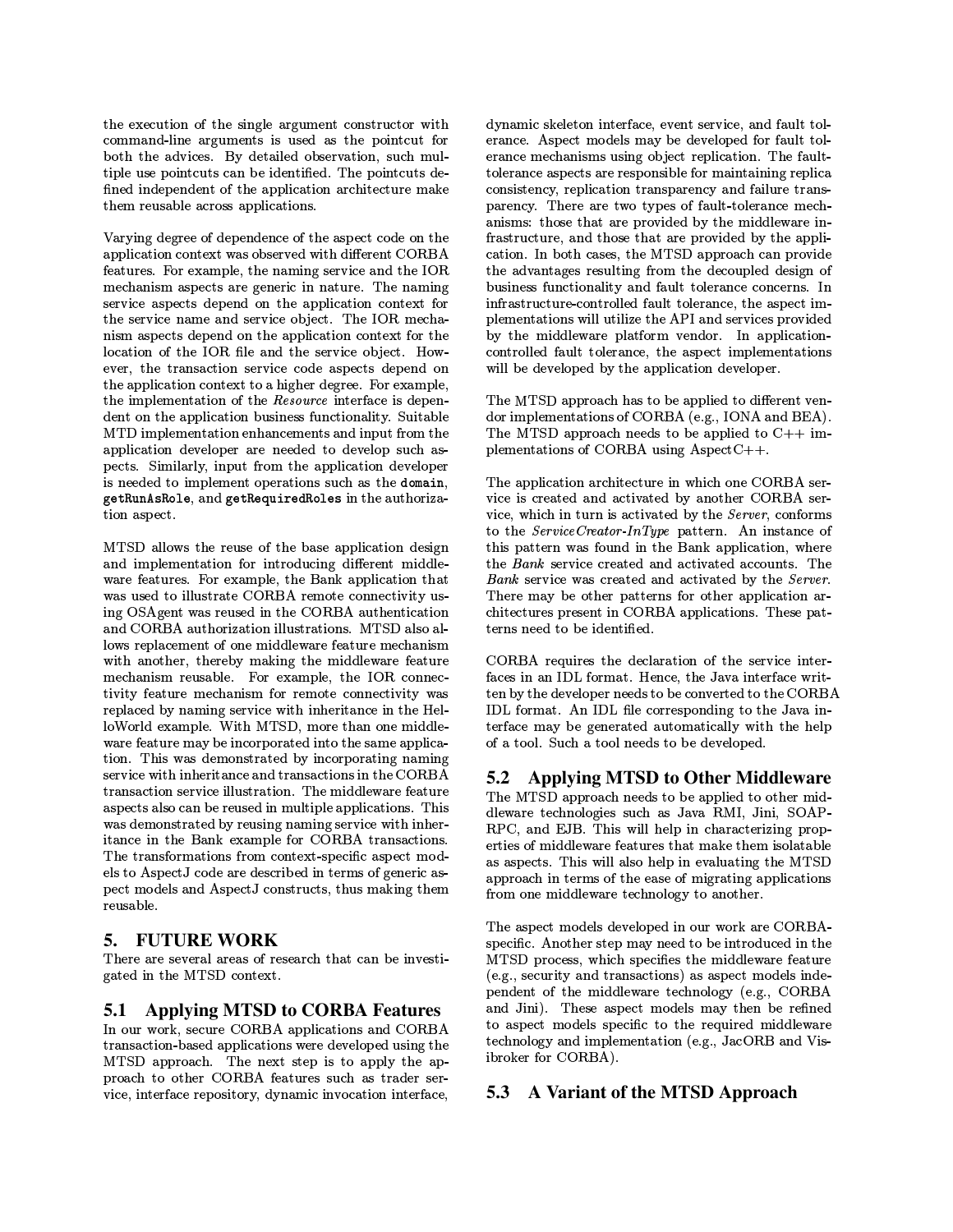In our work, the generic aspect model for a particular middleware feature is mapped to the application context using the bindings specified by the application developer. In the next step, the context specific aspect models are mapped to code aspects in AspectJ, using the transformations identified in this research. Alternatively, the generic aspect models may be mapped to code aspects in AspectJ and then later mapped to the application context. Abstract aspects and abstract pointcuts may be used to map the generic models to code. The MTSD approach may be tried out for this method of transforming the aspect models to code.

# **5.4 Formalization and Tool Support**

Currently, the transformations from the aspect models to code are not formally defined. A specification language with formal semantics needs to be developed for describing the transformations. The transformations specified in a formal language will be useful for testing the conformance of the aspect code that is generated using the transformations.

The approach may be implemented in a toolset. A tool needs to be developed for applying the context-specific bindings specified as input from the application developer to obtain context-specific aspect models from the generic aspect models in an automated manner. Another tool can automate the development of code aspects from the context-specific aspect models using the code transformations developed in this research.

### 5.5 Evaluation of the MTSD Approach

The MTSD approach needs to be applied to various application architectures and the effect of using multiple potentially conflicting aspects with one primary model needs to be investigated. Resolving such conflicts by preserving the properties of the aspects in the woven code has to be studied.

An evaluation of the MTSD approach in terms of a costbenefit analysis can be conducted by developing distributed applications with and without using the MTSD approach. The approach should be evaluated with the model bindings and code transformations being applied automatically with the help of a tool. The time and effort required for applying the MTD implementation enhancements for different middleware features have to be measured.

Verification techniques to ensure that the woven code actually preserves the specified properties of the aspects have to be investigated. Validation techniques to ensure the correctness of the generic aspect models, and the context-specific aspect models obtained from the generic models have to be developed.

#### 6. REFERENCES

[1] L. Bussard. Towards a Pragmatic Composition Model of CORBA Services Based on AspectJ. In Proceedings of ECOOP 2000 Workshop on *Aspects and Dimensions of Concerns.* Sophia Antipolis and Cannes, France, June 2000.

- [2] S. Clarke. Extending Standard UML with Model Composition Semantics. Science of Computer *Programming*,  $44(1):71-100$ , July 2002.
- [3] R. France, D.-K. Kim, S. Ghosh, and E. Song. A UML-based pattern specification technique. IEEE Transactions on Software Engineering, 30(3), March 2004.
- [4] R. B. France, I. Ray, G. Georg, and S. Ghosh. An aspect-oriented approach to design modeling. To be published in IEE Proceedings - Software, Special Issue on Early Aspects: Aspect-Oriented Requirements Engineering and Architecture Design, to appear, 2004.
- [5] F. Hunleth, R. Cytron, and C. Gill. Building Customizable Middleware Using Aspect Oriented Programming. In OOPSLA Workshop on Advanced Separation of Concerns in Object-Oriented Systems, Tampa, Florida, USA, October 2001.
- [6] B. Kamalakar. Aspect-Oriented Development of CORBA-based Applications. Master's Thesis (in preparation), Department of Computer Science, Colorado State University, Fort Collins, Colorado, USA, 2004.
- [7] B. Kamalakar and S. Ghosh. An Aspect-Oriented Approach for Developing CORBA Applications. Submitted to Information and Software Technology. Available at http://www.cs. colostate.edu/homes/ghosh/papers/ist.pdf, 2004.
- [8] B. Kamalakar, S. Ghosh, and P. Vile. Middleware transparent development of dependable corba applications. In 15th IEEE International Symposium on Software Reliability Engineering, page to appear, St. Malo, France, November 2004.
- [9] G. Kiczales, E. Hilsdale, J. Hugunin, M. Kersten, J. Palm, and W. G. Griswold. An overview of AspectJ. In Proceedings of the European Conference on Object Oriented Programming (ECOOP '01), pages 327-353, Budapest, Hungary, June 2001.
- [10] R. Pichler, K. Ostermann, and M. Mezini. On Aspectualizing Component Models. Software Practice and Experience, 33(10):957-974, August 2003.
- [11] Richard Soley. MDA, An Introduction. URL http://omg.org/mda/presentations.htm/, 2002.
- [12] D. Simmonds, S. Ghosh, and R. B. France. Middleware Transparent Software Development and the MDA. In UML 2003 Workshop on